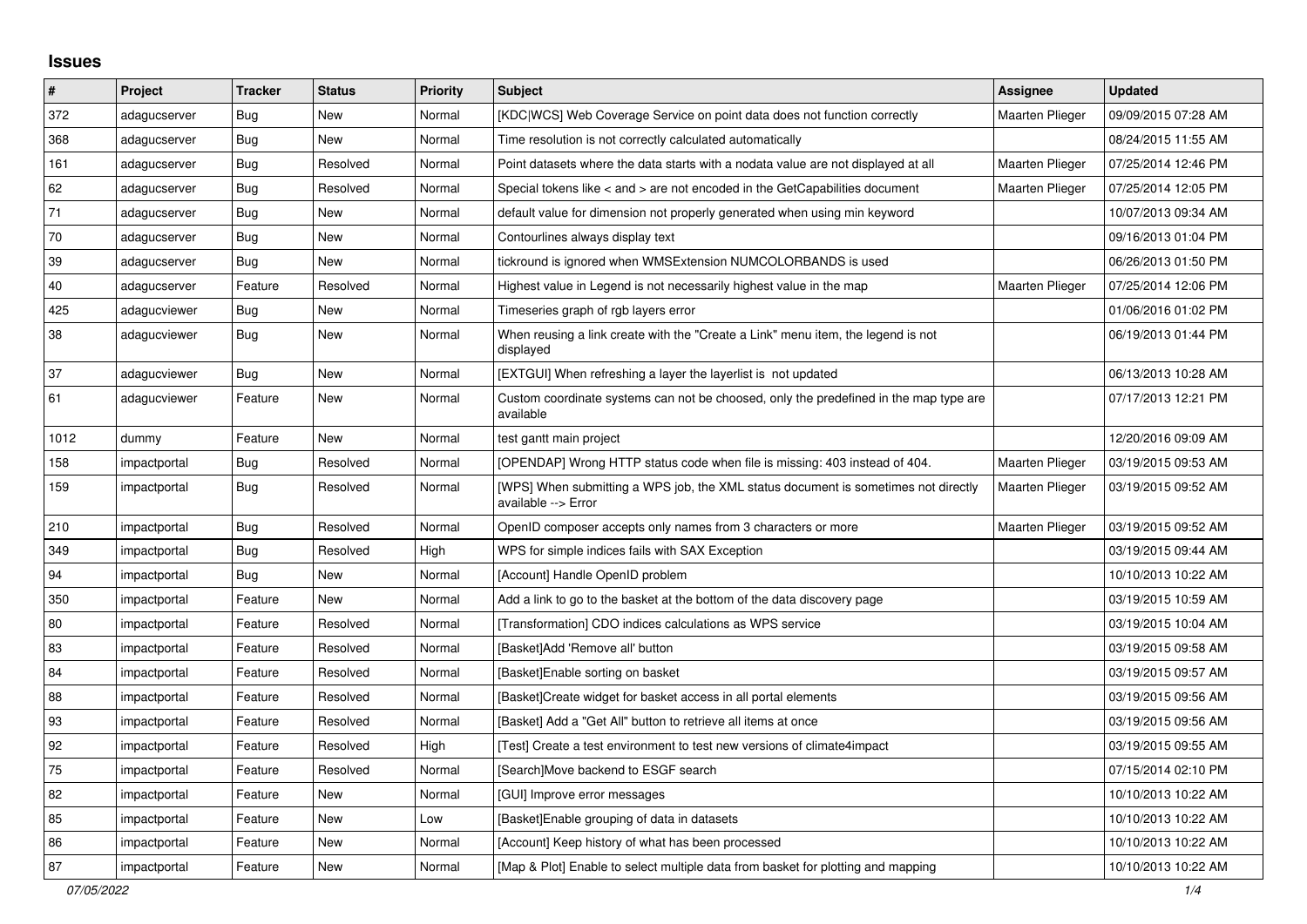| $\vert$ # | Project       | <b>Tracker</b> | <b>Status</b> | <b>Priority</b> | <b>Subject</b>                                                               | <b>Assignee</b>      | <b>Updated</b>      |
|-----------|---------------|----------------|---------------|-----------------|------------------------------------------------------------------------------|----------------------|---------------------|
| 89        | impactportal  | Feature        | New           | Normal          | [Map&Plot]Generic data selection widget                                      |                      | 10/10/2013 10:22 AM |
| 90        | impactportal  | Feature        | <b>New</b>    | Normal          | [Use cases] Precoocked data selection widget with use case data              |                      | 10/10/2013 10:22 AM |
| 91        | impactportal  | Feature        | New           | Normal          | [Basket] Move Basket in menu bar                                             |                      | 10/10/2013 10:22 AM |
| 74        | impactportal  | Feature        | New           | Normal          | [Search] Free text search: resolve on server not in browser                  |                      | 10/10/2013 10:22 AM |
| 76        | impactportal  | Feature        | New           | Low             | [Search] Group search results in folders                                     |                      | 10/10/2013 10:22 AM |
| 77        | impactportal  | Feature        | New           | Normal          | [Data] Provide ECLISE data in climate4impact                                 |                      | 10/10/2013 10:22 AM |
| 81        | impactportal  | Feature        | <b>New</b>    | Normal          | [Transformations] Time series plots WPS for multiple datasets                |                      | 10/10/2013 10:22 AM |
| 73        | impactportal  | Support        | Resolved      | Normal          | [ESG Security] No 'view' on data located at other ESG nodes as BADC and DKRZ |                      | 07/15/2014 02:10 PM |
| 34921     | PyCAMA        | Bug            | Resolved      | Normal          | Requested time not covered in CTM file                                       | Maarten Sneep        | 03/21/2022 09:52 AM |
| 35711     | PyCAMA        | Bug            | Resolved      | Normal          | Delete useless get_pressures function in TM5_profile.py                      | Maarten Sneep        | 03/21/2022 09:48 AM |
| 33291     | PyCAMA        | Bug            | Resolved      | Normal          | [PDGS-ANOM-8804] Processing error on ALH                                     | <b>Maarten Sneep</b> | 10/05/2021 05:33 PM |
| 32511     | PyCAMA        | <b>Bug</b>     | New           | Normal          | use of coregistration package in loop crashes without warning ("terminated") | Maarten Sneep        | 08/19/2021 11:24 AM |
| 1146      | PyCAMA        | <b>Bug</b>     | Feedback      | Normal          | Non-synchronized variables yield bogus results                               | Maarten Sneep        | 12/09/2020 10:44 AM |
| 28981     | PyCAMA        | <b>Bug</b>     | Resolved      | Normal          | [PyCAMA] Hard crash when processing NPP data                                 | Maarten Sneep        | 11/27/2020 11:54 AM |
| 27221     | PyCAMA        | <b>Bug</b>     | Resolved      | Normal          | [PyCAMA] crash when encountering empty files                                 | <b>Maarten Sneep</b> | 07/28/2020 01:24 PM |
| 27251     | <b>PyCAMA</b> | Bug            | Resolved      | Normal          | [PyCAMA] incompatibility with python 3.3                                     | Maarten Sneep        | 07/24/2020 08:23 AM |
| 26181     | PyCAMA        | Bug            | New           | Normal          | [PyCAMA] Time assigned to time-slice                                         | <b>Maarten Sneep</b> | 06/02/2020 09:27 AM |
| 19181     | PyCAMA        | <b>Bug</b>     | New           | Normal          | Date reported on Input data per granule possibly incorrect for offline       | Maarten Sneep        | 05/25/2020 08:27 AM |
| 17921     | PyCAMA        | <b>Bug</b>     | New           | Low             | O3 Histogram plots y-label                                                   | Maarten Sneep        | 05/25/2020 08:20 AM |
| 35721     | PyCAMA        | Feature        | Resolved      | Normal          | Speed up get_profiles and get_temperature by numba                           | Maarten Sneep        | 03/21/2022 10:55 AM |
| 944       | <b>PyCAMA</b> | Feature        | In Progress   | Normal          | Documentation of internal workings of PyCAMA                                 | Maarten Sneep        | 12/09/2020 11:13 AM |
| 1511      | PyCAMA        | Feature        | Resolved      | Normal          | Synchronization of variables                                                 | Maarten Sneep        | 08/21/2020 07:37 AM |
| 27361     | PyCAMA        | Feature        | Resolved      | Normal          | [PyCAMA] record the file names of the input granules.                        | Maarten Sneep        | 07/29/2020 03:23 PM |
| 26171     | PyCAMA        | Feature        | New           | Normal          | [PyCAMA] Skip L3 data in concatenation tool                                  | <b>Maarten Sneep</b> | 06/02/2020 09:25 AM |
| 15161     | PyCAMA        | Feature        | Feedback      | Normal          | Better handle wavelength calibration parameters in UPAS products             | Maarten Sneep        | 05/25/2020 08:49 AM |
| 9311      | <b>PyCAMA</b> | Feature        | New           | Normal          | Processing status & lineage as table                                         | <b>Maarten Sneep</b> | 05/25/2020 08:48 AM |
| 15151     | PyCAMA        | Feature        | Feedback      | Normal          | Handling background correction parameters for SO2 and HCHO                   | <b>Maarten Sneep</b> | 05/25/2020 08:47 AM |
| 22591     | PyCAMA        | Feature        | Resolved      | Normal          | Implement O3_TCL on L2QC website                                             | Mark ter Linden      | 11/09/2019 05:03 PM |
| 558       | <b>PyCAMA</b> | Feature        | In Progress   | Normal          | Coregistration                                                               | <b>Maarten Sneep</b> | 11/06/2018 05:47 PM |
| 30011     | PyCAMA        | Support        | New           | Normal          | [PyCAMA] Prepare release of 1.0                                              | Maarten Sneep        | 12/01/2021 10:49 AM |
| 28421     | PyCAMA        | Support        | New           | Normal          | Prepare for version 2 quality control monitoring.                            | Jacques Claas        | 12/01/2020 05:39 PM |
| 26241     | PyCAMA        | Support        | In Progress   | Normal          | [PyCAMA] Supply list of up to 12 parameters you want to follow over time     | Jacques Claas        | 12/01/2020 05:34 PM |
| 26231     | PyCAMA        | Support        | New           | Normal          | [PyCAMA] Verify configuration of PyCAMA for daily extractions                | Jacques Claas        | 12/01/2020 05:30 PM |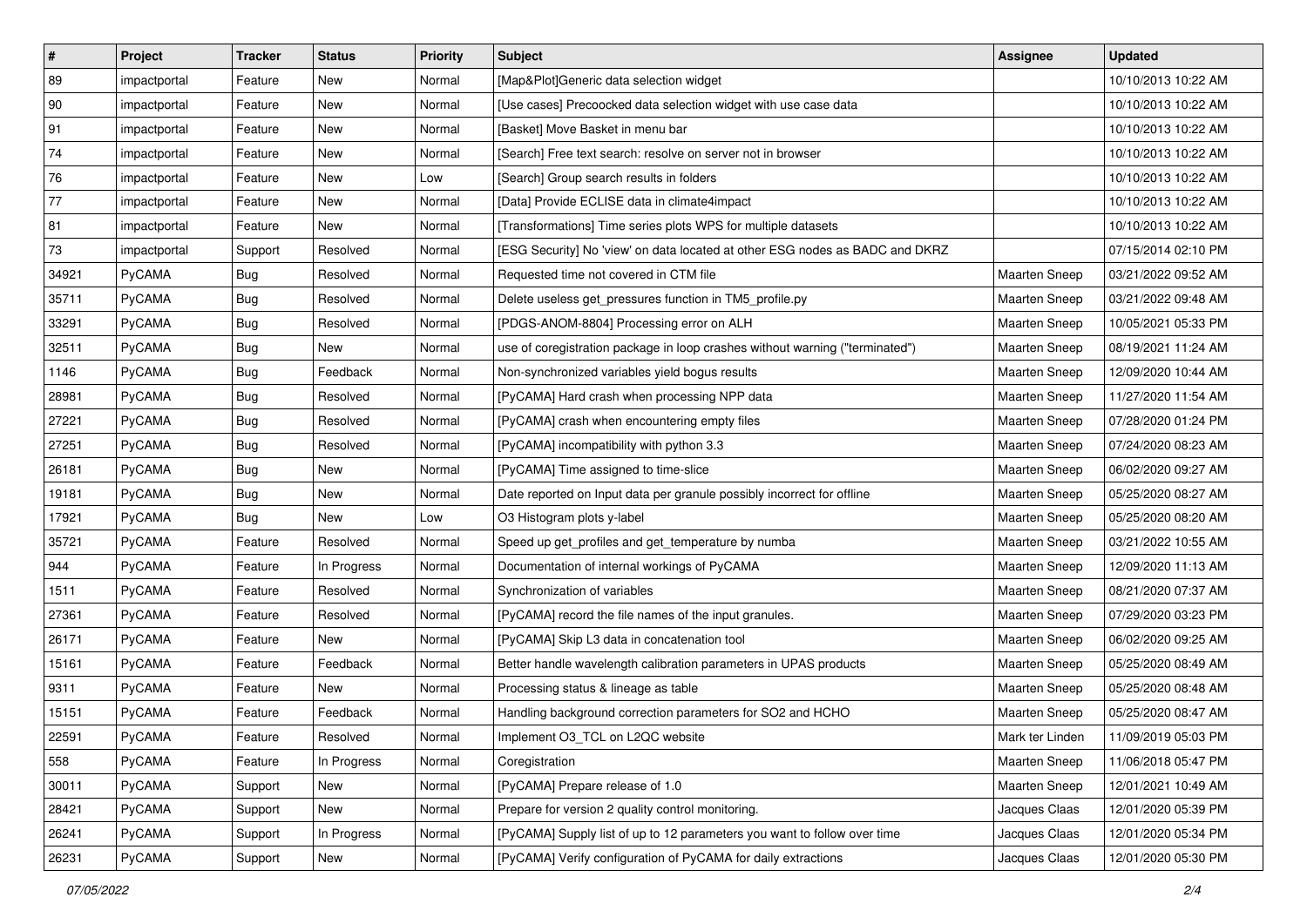| $\pmb{\#}$ | Project       | <b>Tracker</b> | <b>Status</b> | <b>Priority</b> | Subject                                                                                                    | <b>Assignee</b>      | <b>Updated</b>      |
|------------|---------------|----------------|---------------|-----------------|------------------------------------------------------------------------------------------------------------|----------------------|---------------------|
| 27841      | PyCAMA        | Support        | New           | Normal          | [PyCAMA] update filters for HCHO (possibly others) to exclude data with QA value < 0.5                     | Maarten Sneep        | 10/20/2020 11:43 AM |
| 28431      | PyCAMA        | Support        | Feedback      | Normal          | [PyCAMA] How long should the daily reports be available once the time-dependent<br>monitoring is in place? | Jacques Claas        | 10/15/2020 10:26 AM |
| 27381      | PyCAMA        | Support        | Resolved      | High            | [PyCAMA] Update configuration file to resolve issue with reports for Cloud                                 | PDGS Operations      | 09/09/2020 11:06 AM |
| 1301       | PyCAMA        | Support        | Resolved      | High            | test mixed empty/non-empty variables                                                                       | Maarten Sneep        | 08/21/2020 07:38 AM |
| 13811      | <b>PyCAMA</b> | Support        | New           | Normal          | PyCAMA L2QC Reporting Bugs                                                                                 | <b>Maarten Sneep</b> | 04/28/2020 11:43 AM |
| 14161      | PyCAMA        | Support        | Feedback      | Normal          | Time dependent QC questionnaire                                                                            | Jacques Claas        | 04/28/2020 09:59 AM |
| 1013       | subproject 1  | Feature        | New           | Normal          | test subproject task gantt                                                                                 |                      | 12/20/2016 09:10 AM |
| 26711      | TM5-MP        | <b>Bug</b>     | In Progress   | Normal          | missing values for lon and lat in regions file                                                             |                      | 07/02/2020 08:27 PM |
| 23861      | TM5-MP        | Bug            | New           | Normal          | NH2O2 chemistry                                                                                            |                      | 05/13/2020 12:10 PM |
| 26031      | TM5-MP        | <b>Bug</b>     | New           | Normal          | Wrong rate for KOHHNO4                                                                                     |                      | 05/13/2020 12:10 PM |
| 24611      | TM5-MP        | Bug            | New           | High            | Typos in cb05 ebischeme                                                                                    |                      | 02/11/2020 10:35 AM |
| 20141      | TM5-MP        | <b>Bug</b>     | In Progress   | Low             | PDUMP temperature field is zero                                                                            |                      | 07/26/2019 02:45 PM |
| 11761      | TM5-MP        | <b>Bug</b>     | New           | Low             | overflow in PDUMP                                                                                          |                      | 09/26/2018 09:44 AM |
| 595        | TM5-MP        | <b>Bug</b>     | In Progress   | Normal          | Generation of gsub job file seems broken                                                                   |                      | 07/03/2018 12:39 PM |
| 351        | TM5-MP        | <b>Bug</b>     | New           | Low             | NH3 budget terms                                                                                           |                      | 07/03/2018 12:36 PM |
| 373        | TM5-MP        | Bug            | New           | Normal          | Diurnal cycle biomass burning emissions                                                                    |                      | 07/03/2018 12:34 PM |
| 521        | TM5-MP        | <b>Bug</b>     | <b>New</b>    | Low             | Inconsistent NO <sub>x</sub> emissions                                                                     |                      | 07/03/2018 12:30 PM |
| 2161       | TM5-MP        | <b>Bug</b>     | New           | Normal          | Python datetime.strftime function does not support dates before 1900                                       |                      | 08/21/2017 12:35 PM |
| 549        | TM5-MP        | <b>Bug</b>     | In Progress   | High            | Restarbility broken                                                                                        | Philippe Le Sager    | 03/17/2017 11:40 AM |
| 320        | TM5-MP        | Bug            | In Progress   | Low             | <b>Budget inconsistencies</b>                                                                              | Philippe Le Sager    | 01/28/2016 01:00 PM |
| 362        | TM5-MP        | <b>Bug</b>     | <b>New</b>    | Normal          | Dry deposition total for agreggated NOx                                                                    | Jason Williams       | 06/24/2015 02:06 PM |
| 23221      | TM5-MP        | Feature        | In Progress   | Normal          | Remapping of M7 dry/wet radii from restart file missing                                                    |                      | 12/05/2019 11:07 AM |
| 8931       | TM5-MP        | Feature        | In Progress   | Low             | removing dependence on HDF4                                                                                |                      | 11/18/2019 02:07 PM |
| 12101      | TM5-MP        | Feature        | New           | Low             | Updating Corner halo grid boxes                                                                            |                      | 10/10/2018 03:39 PM |
| 10221      | TM5-MP        | Feature        | In Progress   | Normal          | MOGUNTIA and KPP                                                                                           |                      | 09/20/2018 01:59 PM |
| 338        | TM5-MP        | Feature        | New           | Low             | Modifying and extending input data for refractive indices                                                  | Twan van Noije       | 07/03/2018 12:53 PM |
| 440        | TM5-MP        | Feature        | New           | Low             | Assumption in calculation of friction velocity over land                                                   |                      | 07/03/2018 12:51 PM |
| 367        | TM5-MP        | Feature        | New           | Low             | Heterogeneous reaction rates for bulk aerosol version                                                      | Jason Williams       | 07/03/2018 12:36 PM |
| 336        | TM5-MP        | Feature        | In Progress   | Normal          | budget consistent with mmix                                                                                | Philippe Le Sager    | 12/01/2015 10:05 AM |
| 574        | TM5-MP        | Support        | In Progress   | Normal          | Optimization of ebischeme can be problematic                                                               | Philippe Le Sager    | 12/20/2017 12:29 PM |
| 10281      | TM5-MP        | Task           | New           | Low             | Dry deposition of gas-phase H2SO4 and DMS                                                                  |                      | 07/03/2018 12:51 PM |
| 439        | TM5-MP        | Task           | New           | Low             | Treatment of ice clouds in photolysis                                                                      |                      | 07/03/2018 12:35 PM |